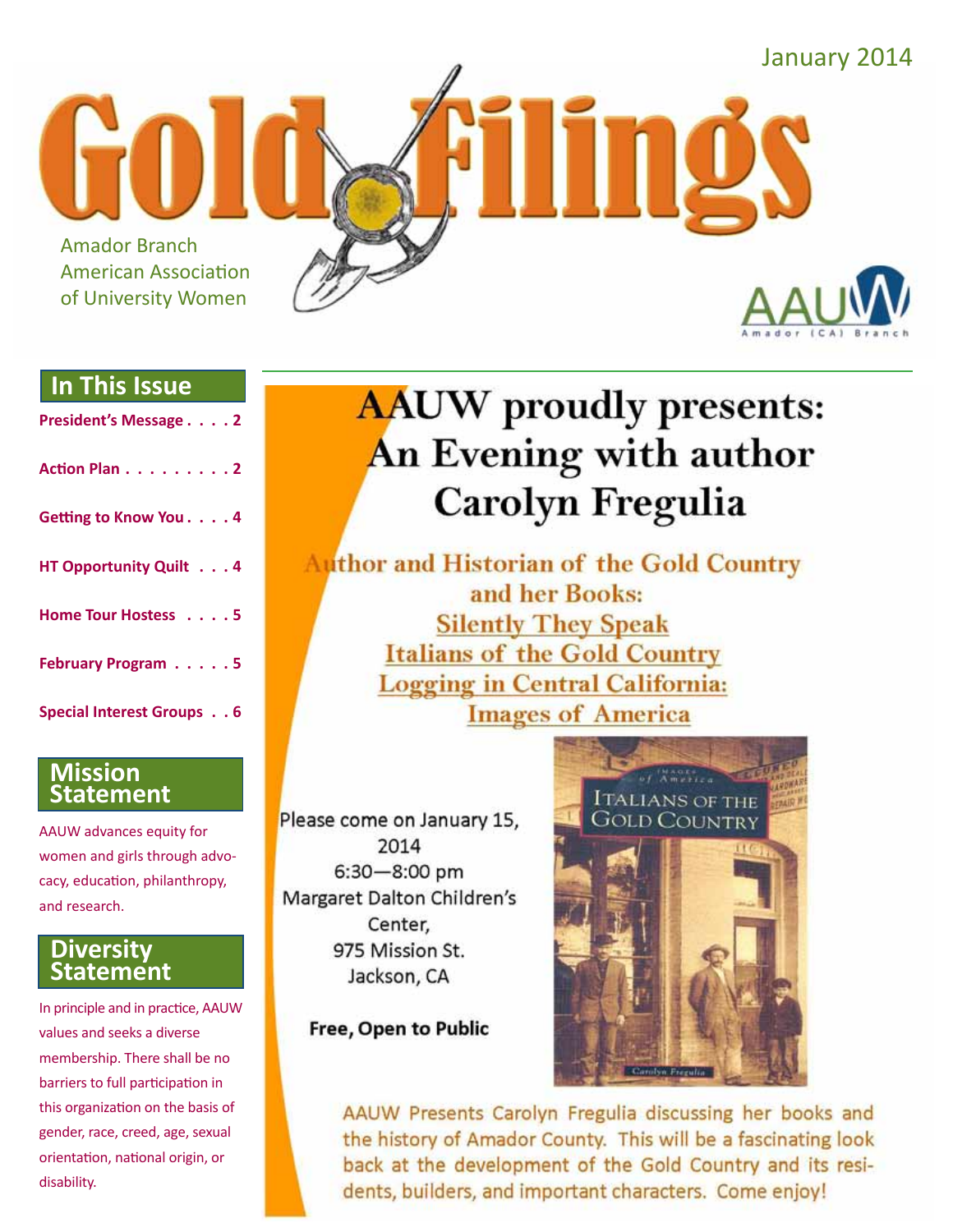

**AAUW Priority:** "AAUW promotes educational and life long learning opportunities for women."

**Quote of the Month:** "Year's end is neither an end nor a beginning, but a going on, with all the wisdom that experience instills in us. Cheers to a new year and another chance for us to get it right." *Oprah Winfrey*

Thanks to all of you who showed concern and inquired about my Dad. Basically, I think we saved his mind, if not his life, by removing him from the rehab hospital. He's now with my stepmom in a nice independent living situation. Still some kinks to work out, but at age 92, one expects that. I also need to send out a thank you to the anonymous board member who purchased a new nametag for me. What a sweet gesture; I really appreciate it!

Our December Holiday Open House was wonderful. Thanks to Bernice and Stephen Honeychurch for sharing their lovely home with us. And kudos to Bev York, Judy Regnier, Jackie Martinez and their helpers for organizing a great party. Thanks to all of you who provided goodies for us to enjoy!

Our next event is our Community Author Presentation, featuring Carolyn Fregulia, local Amador history writer. It will be on January 15, 2014, 6:30-8 p.m., at the Margaret Dalton Children's Center, 975 Broadway, Jackson. Hope to see you there. And save February 12, 3-5 p.m. for our Community Program on Healthcare for Amador Women and Children. Don't forget Libations and Conversations on January 22, 5:30-6:30 p.m., at The Cellar at Hotel Sutter in Sutter Creek.

Claire Wait and her hardworking committee are progressing toward a successful Home Tour in April. Please plan to do your part to make it so. **Be sure to save the date for the Home Tour in Sutter Creek: April 12, 2014**.

Sandy Campbell is chair of our Nominating Committee. She and her team are looking for officer candidates and committee chairs. Please be open to serving our branch as an officer or board member. Everyone has valuable experience to share and the potential to use it positively. New folks and new ideas are just what we need!

I am finally including a copy of our board approved 2013-14 Action Plan in this newsletter. You can see we are propgressing very nicely on it. The board was not able to work on section IIA Branch in November, but will continue with Board Improvement at our January Board Meeting. When that section is complete, we will present it with possible bylaws and/or procedural changes.

As 2014 begins, I wish you all good health, warm hearts, and friends and family to cherish. Thank you for your dedication, perseverance, and BRILLIANCE

*NJS* 

# **AAUW Amador Action Plan: 2013-2014**

### **I. FOCUS: EDUCATION**

A. Low Income Women/Families/Seniors B. ACCF C. Middle School Essay Contest D. Scholarships

### **II. FOCUS: BRANCH**

Member Recruitment Board Improvement

### **ACTION ITEMS: I.A. EDUCATION: Low Income Women/Families/Seniors**

### *AAUW Priority: AAUW promotes the economic, social and physical wellbeing of all persons.*

**What:** Organize a forum to inform members and public of needs of low income women, families and seniors, and provide opportunities to help. Identify issues that need to be addressed and develop program.

### **Assess needs.**

**How/Who:** Contact Denise Norma King, Path 2 Health Grant Bethany Renfree, MyrnaKay Robison, Judy Lerner-Liston

#### **Letters to editor**

**When:** Subcommittee Report by November Board Meeting; Program in February 2014

**Where:** To be determined by leads and Program V.P.s

### **I.B. EDUCATION: Amador Community College Foundation**

### *AAUW Priority: AAUW advocates increased access to higher education, especially for women in poverty.*

**What:** Continue and deepen partnership. Broaden branch participation in volunteer opportunities.

**How/Who:** Liaison Marge Chisholm, Attends ACCF Meetings and reports to AAUW.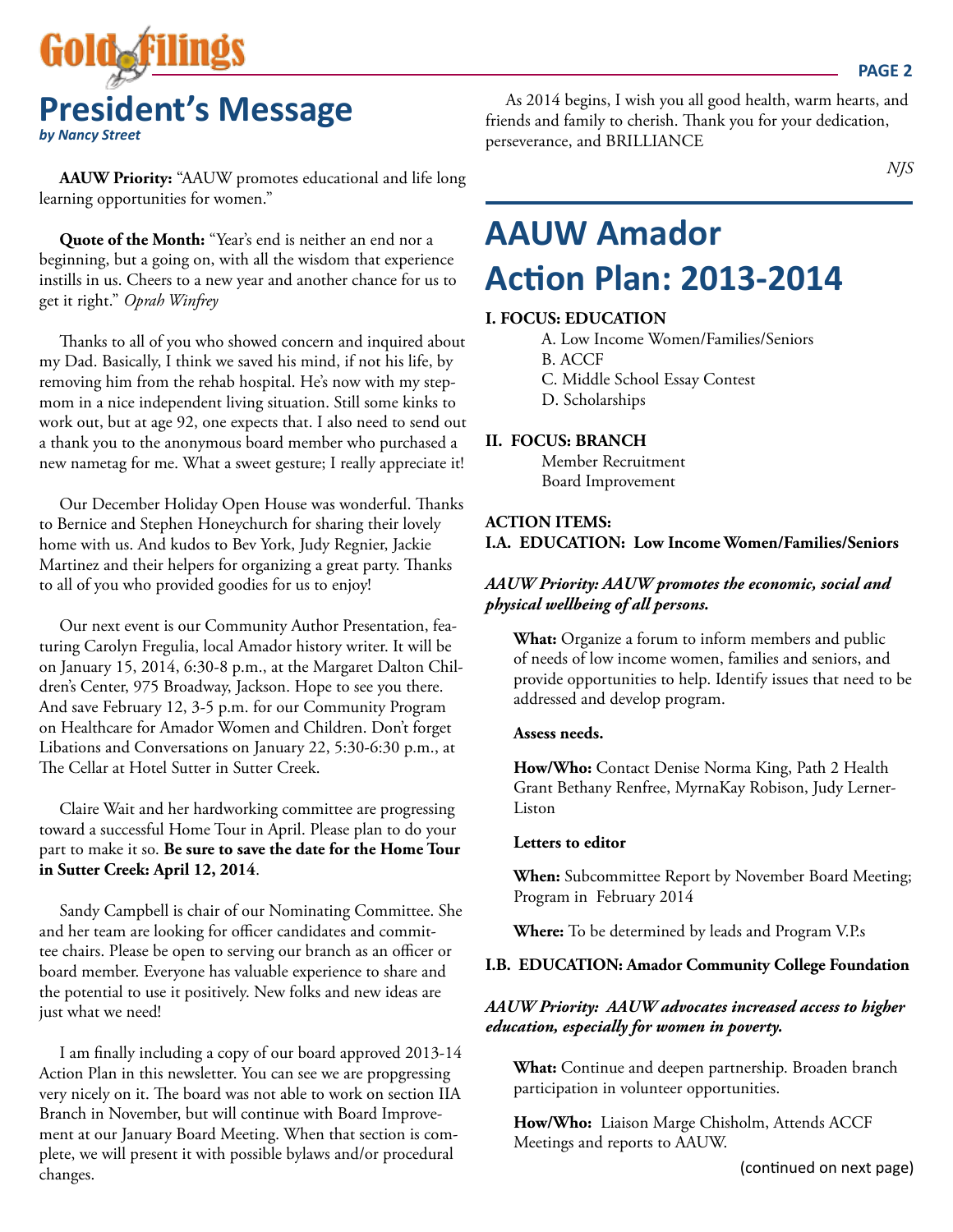### **PAGE 3**

## **Action Plan**

(continued from previous page)

Forms committee, Bring AAUW newsletter /booklets to ACCF meetings

Solicit mentors: Michele Powell and Nancy Street

Facebook: Bethany Renfree

Find out and make master list of other board/organizations our members belong to and get word out through them: Nancy Street

ACCF Public Program: Judy Regnier, Bev York, Marge Chisholm, Susan Staggs, Norma King, Michele Powell

**When/Where:** October 29, 2013, Sutter Creek Community Center

Other: Ongoing

### **I.C. EDUCATION: Junior High Essay Contest**

*AAUW Priority: AAUW's mission is to advance equity for women and girls through advocacy, education, philanthropy, and research, and speaks to women's needs, aspirations, and concerns across the life span. (A specific priority will be addressed by Essay topic.)*

**What:** Continue Women's History Essay Contest at local Junior high schools

**How/Who:** Continue program as structured including PR, select essay topic with board input.

**When:** Committee organizing in January and February 2014

Awards Ceremony March 14 or 21, 5:30-6:30 p.m.

**Where:** Sutter Creek Community Center

### **I.D. EDUCATION: Scholarships**

*AAUW Priority: AAUW advocates increased access to higher education, especially for women in poverty*

CONTINUE HOME TOUR AND SCHOLARSHIP PROGRAMS

### **II.A. BRANCH: Member Recruitment**

*AAUW Priority: AAUW brings people together for the common goal of breaking through educational and economic barriers for women and girls.*

**What:** Provide opportunity and access to membership through short and informal gatherings where AAUW's mission and priorities can be shared. "Libations and Conversations" events to be heldseveral times a year.

**How/Who:** Form a committee to organize events: Susan Staggs (Committee members are Susan, Lani Chapman, Suzanne Nicholson, and Bonnie Krupp)

**When:** First committee meeting was held on Sept. 13, 2013: Events TBD by committee

**Where:** Sept 13, J & D's Steakhouse, First L & C: Tuesday, October 22, 2013, 5:30-6:30 p.m. at J & D Steakhouse in Sutter Creek

### **II.B. BRANCH: Board Improvement**

### *AAUW Priority: AAUW Amador will strive to have an effective board to enable action on the above items.*

**What:** Discuss/plan/ implement changes to composition of board and its process.

**How/Who:** Nancy Street and Board members

**When:** Sept. 19 Board Meeting and continued as needed

**Where:** Home of Margie Guletz

## **Board News & Updates**

## **January Board Meeting**

The next Board meeting will be held on January 16. We always meet at 1 p.m. at the home of Margie Guletz. All branch members are welcome.

Board meetings are held on the third Thursday of each month except for June, July and December when the Board takes a break.

## **Februrary Newsletter Deadline**

The deadline for submitting articles and information for the February issue of Gold Filings is January 27th. Please submit material as soon as you can. Thank you.

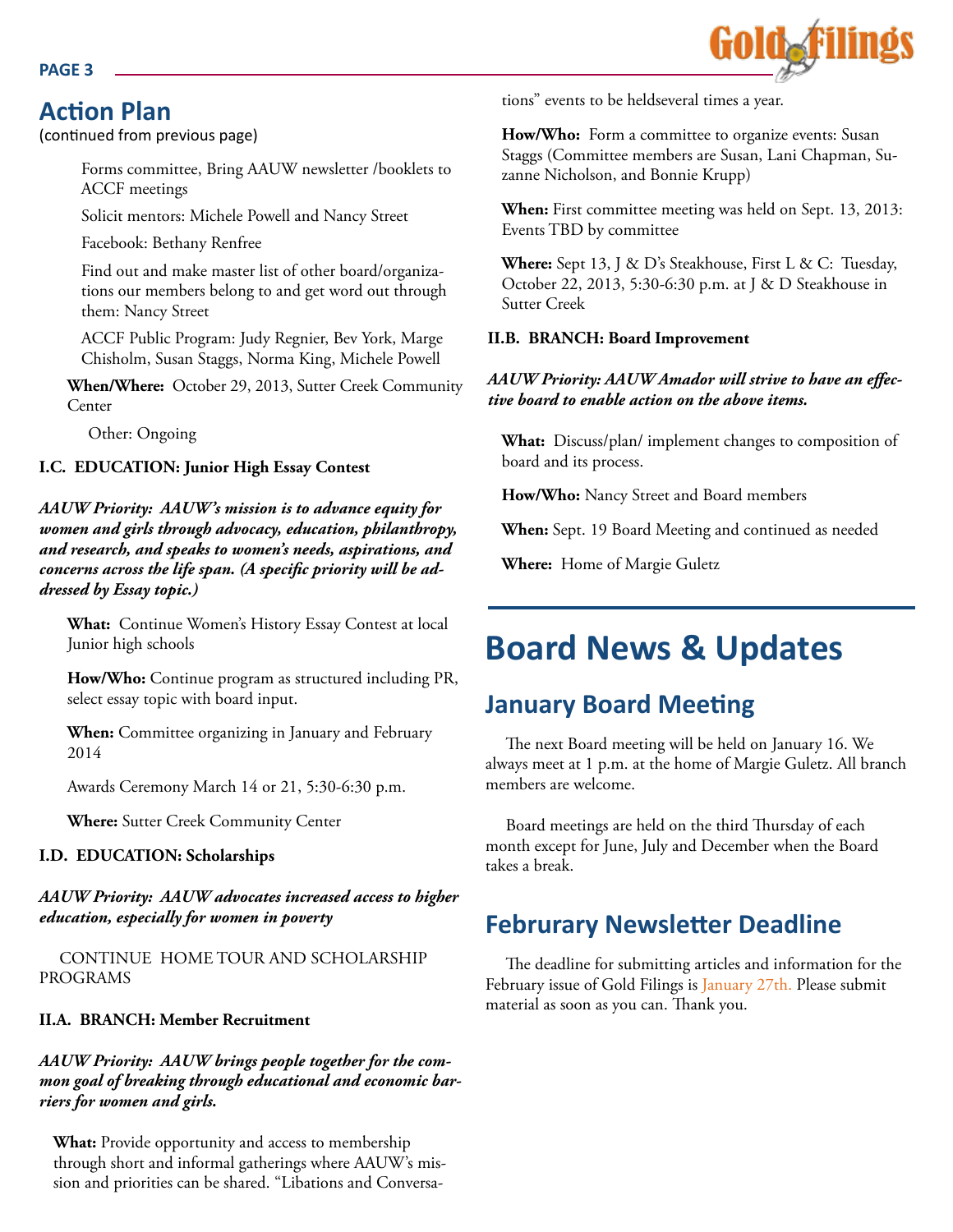# **Getting to Know You: Greta McElroy**

*by Nancy Street*

Gold F

**G**reta was born in Ne-<br>braska, but grew up<br>in Sacramento. Her<br>mother still lives in the house braska, but grew up in Sacramento. Her she grew up in! She earned her B.A. in Management from St. Mary's in Moraga and worked for over a decade in school transportation, first as a trainer of bus drivers, and eventually being in charge of training for Northern California. She is now an elections officer for Amador County."I started in elections sort of by mistake; I had been a poll worker for a long time when I asked if they needed help at the elections office in San Mateo County

and they said yes--been working in elections ever since, which is about thirteen years."

Greta's husband, Mike, was an attorney and software engineer before retirement. Between them they have three children and seven grandchildren. She especially enjoys cooking, photography, reading, and Pilates (of course). Her secret talent is that she is very good at teaching adults and children.

Greta's mother was an active AAUW member, so when she finally got her degree (it

# **Home Tour Opportunity Quilt 2014**

### *by Sue Harrington*

The Home Tour quilt will soon be complete and ready to go on tour! It is a beautiful quilt and I know you won't want to miss the chance to put your name in the basket. Ticket will be available at the January meeting to che he Home Tour quilt will soon be complete and ready to go on tour! It is a beautiful quilt and I know you won't want to miss the chance to put your name in the basket. Tickets chase. Tickets are \$1 each or 6 for \$5. If you would like to take



*This a sample of the pattern and is not the actual quilt*

a packet of tickets to sell to family, friends and members of other organizations you belong to, packets of 30 (\$25) and 60 (\$50) will be available.

If you belong to an organization and would like to borrow the quilt to sell tickets please let me (Sue Harrington) know and I will put you on the touring schedule. Remember you can also sell tickets wherever you go - photos of the quilt are in the packets.

The drawing for the winning ticket will be held at the Home Tour Tea at 3:30 p.m. The winner need not be present to win.

only took over twenty years), she joined the Half Moon Bay branch, serving as President, and also was a dorm mother at one of the first Tech Trek camps at Stanford. "When I

think of it, almost all of my friends are either members of AAUW or friends of AAUW members. I'm looking forward to making new friends and being active in AAUW here."



The queen-size quilt (approximately 84"x 84") is created from Jinny Beyer's Around the World quilt pattern. It is a medallion-style quilt design with a center Mariner's Compass. Many of the fabrics used are from Jinny Beyer's collection. The dark background sets the stage for a gradation of colors from light turquoise to dark purple creating a stunning quilt.

The quilt was constructed by Barbara Garcia, Sarah Hart and Sue Harrington. The quilting was donated by Jackie Reeves.

If you are a quilter and are interested in assisting us with the next quilt, please contact Sue Harrington (*susanlh@volcano.net*).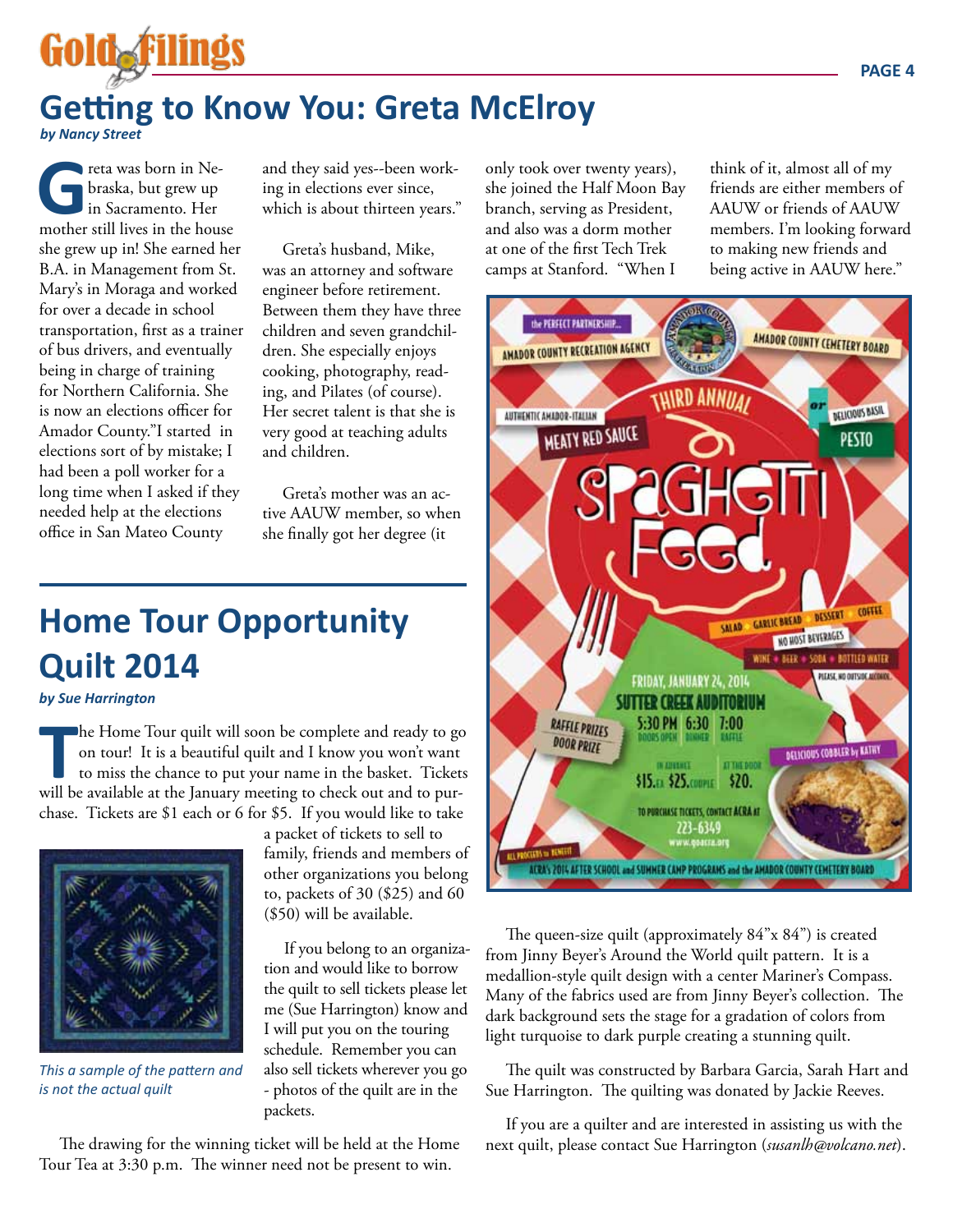#### **PAGE 5**



# **Where Would You Like to Be a Hostess?**

*by Nancy Schuster*

**B**efore we start bombarding you with emails and phone calls we thought you might want to contact either of us to pick the location of your choice. This is an amazing collection of sites - each one is fantastic in its own particular way. Chose one of the following, and indicate your preference for a morning or afternoon start time.

- Baracco home
- Davis home
- Enola's Cottage (LeSage/owners)
- Trudgen home
- Sutter Creek Inn: (will need one hostess in the morning and another in the afternoon to take tickets. The Inn will take care of the tour portion
- Lusby home: this is the site for the tea. Hospitality (Jackie Martinez and Carol Smallfield) will head up the group working at the tea.

We currently have a list of about a dozen members who signed up at our kick-off meeting and since then. They will be given first choice (Ogburn, Street, Berg, Van Fleet, Krupp, Staggs, King, Brumit, Campbell, Bilheimer, Stolk, McElroy) IF they choose by January 15th.

RSVP to: Aieleen Parker: *aieleen@juno.com*, or Nancy Schuster: *nancys@volcano.net*.

 If there is a reason (a really good one) why you cannot help out on this day, please let one of us know that too. Thanks in advance for your quick response!

### **February Community Program – Committee Report** *by Judy Lerner-Liston*

In February AAUW will be holding a Community Program which we are naming ... "Resources for a Brighter Future".<br>This workshop is to help women in Amador County find resources to assist them in obtaining health services, ho n February AAUW will be holding a Community Program which we are naming …"Resources for a Brighter Future". This workshop is to help women in Amador County find assistance, employment opportunities and/or nutritional programs. Our community does have opportunities in these areas, but sometimes residents are not aware of what exists. The workshop will be unique in its design. We will have representatives from established local agencies speak to the group during the first hour of the workshop, and then during the second hour the presenters will be seated at individual tables where attendees can speak directly to voice concerns or get first hand information.

It will be important that our AAUW members participate in several different ways. First, if you know some women who could benefit from the information provided at the workshop… please spread the word. Also, we will have flyers available if you know of some good places to distribute workshop information. The committee members are also distributing flyers, but there

may be some places we have not thought about. The other way that it will be important for AAUW members to participate will be to attend the workshop. In this way our members can learn more about what is going on in our community, and then during the second hour of the workshop AAUW members can mingle with the participants to help them find the appropriate resources.

Details of the workshop are as follows. It will be held on Wednesday February 12th from 3 to 5 p.m. at the Margaret Dalton Children's Center, 925 Mission St. in Jackson. There is no cost to attend the workshop. Refreshments will be served. Child care will also be provided. Our committee is still firming up who all the agency representatives will be … but we already have some excellent possibilities.

Committee Lead: Judy Lerner Liston. Committee members: Robin Stolk, Norma King, Myrna-Kay Robison, Bethany Renfree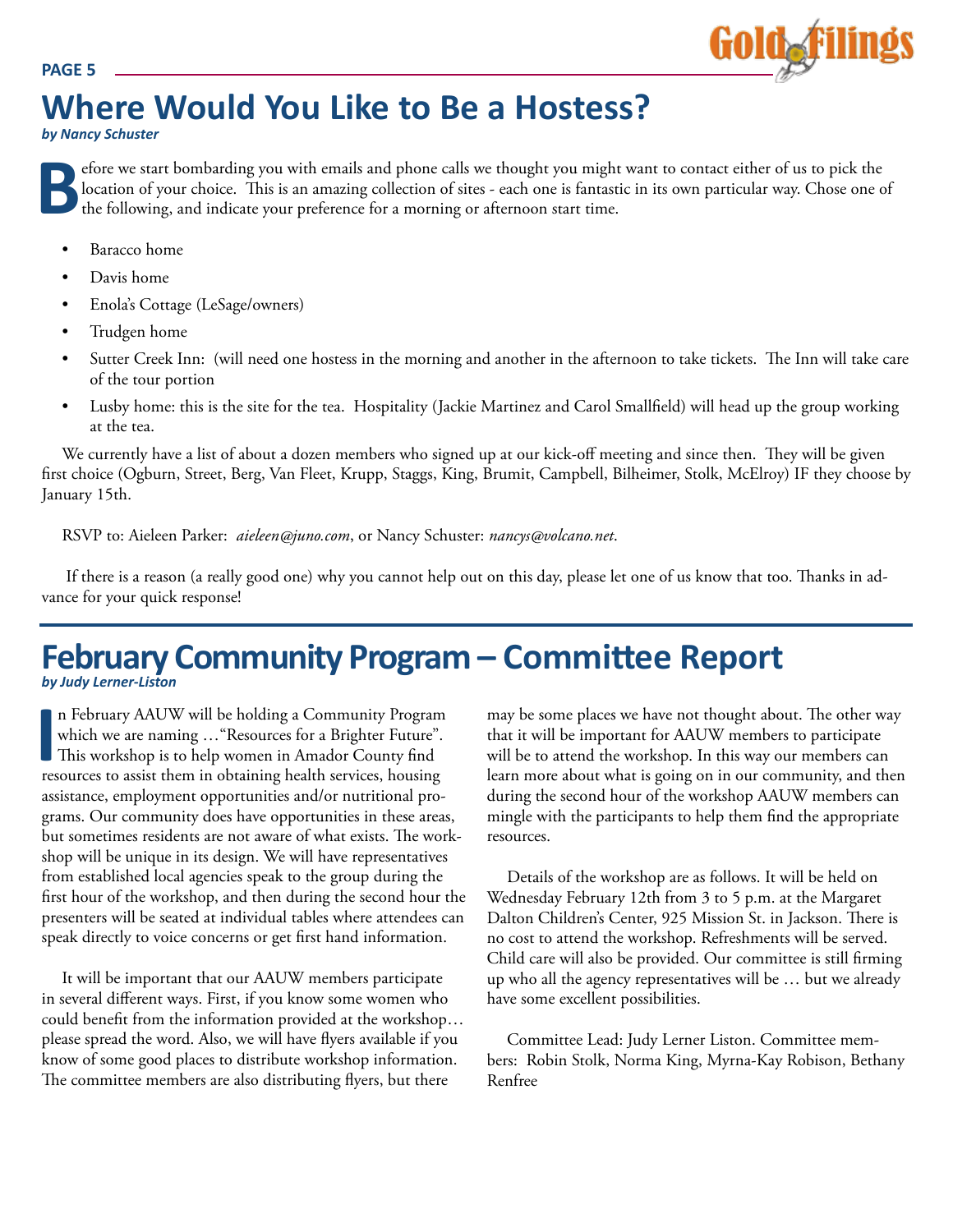# **Special Interest Groups**

## **Afternoon Book Group**

Iris Aparicio, Chair *joeiris@volcano.net*

**GOIO&F** 

Join us for a thoughtful and friendly

book discussion the 2nd Monday of each month at 2 p.m. We meet at members' homes to discuss a book chosen from our yearly list compiled in September. Our list is a mix of fiction and nonfiction. New members are welcome.

We are reading One Hundred Flowers by Gail Tsukiyami. We will meet on January 13 at 2 p.m. at the home of Judy Lerner-Liston. Email Judy at *dandjl@suttercreek.com* if you would like to join us.

### **Art in Action**

Charlene Unger, Chair *cux2@volcano.net*



We are a group whose members enjoy

drawing and painting at each other's homes

or various outdoor locations such as PiPi Valley, Bear River and Tabeau Lake. We share information about art workshops and gallery exhibits. Art in Action group members are responsible for the Art Show at the Home Tour. Beginners are welcome. Lunch is always part of the day. Meetings are every 2nd & 4th Tuesday. Contact Charlene for information about the next meeting.

## **Book Lovers & Page Turners**



Michele Powell, Chair *powell.michele288@gmail.com*

We meet at 2 p.m. on the fourth Monday of each month (except December) at members' homes. We have great discussions about the books and how their themes and characters relate to our own lives and worlds. New members are welcome.

On January 27 we will meet to discuss *Flight Behavior* by Barbara Kingsolver at Mary Thorpe's home. RSVP to Mary at *wetwo@volcano.net*

## **Cork & Fork**

Bonnie Krupp, Chair *bonniekrupp@yahoo.com*



meeting place, but we sometimes gather at a winery tasting room or other appropriate venue. Cork & Fork meets the 2nd Sunday except in May when we meet on the 3rd Sunday because of Mother's Day.

The next meeting is January 12, hosted by Lani and Jim Chapman with Bonnie and Harold Krupp assisting. Call Bonnie if you are interested in attending or would like more information.

### **Garden Groupies**

Nancy Schuster, Chair *nancys@volcano.net*



Garden Groupies love plants and the beauty they add to our lives! No digging, raking or

pruning is required - just join us in visiting some very interesting places.

Our next meeting will be on January 15th, and Bobbie Brubaker, an AAUW member and a Master Gardener, has agreed to speak at this meeting. The plan is to meet in Sutter Creek at the Hotel Sutter at 11a.m. where Bobbie will answer questions, have handouts, and share her knowledge.

After the question/answer period we'll have lunch and plan our schedule for the rest of the year.

Please RSVP by Monday, January 13th to Nancy Schuster: *nancys@volcano.net*

## **Libations & Conversations**

Libations and Conversations next meeting is Wednesday, January 22, 5:30-6:30 p.m. at The Cellar (Hotel Sutter) in Sutter

Creek. Our topic of conversation will be "Is the Internet making us smarter or stupider." Everyone is welcome to attend. Come mix and mingle with members and prospective members and participate in some focused conversation on an interesting topic over no-host drinks. No need to RSVP; just drop



in! If you need more information contact staggs@volcano.net

L&C Committee: Lani Chapman, Bonnie Krupp, Suzanne Nicholson, Susan Staggs